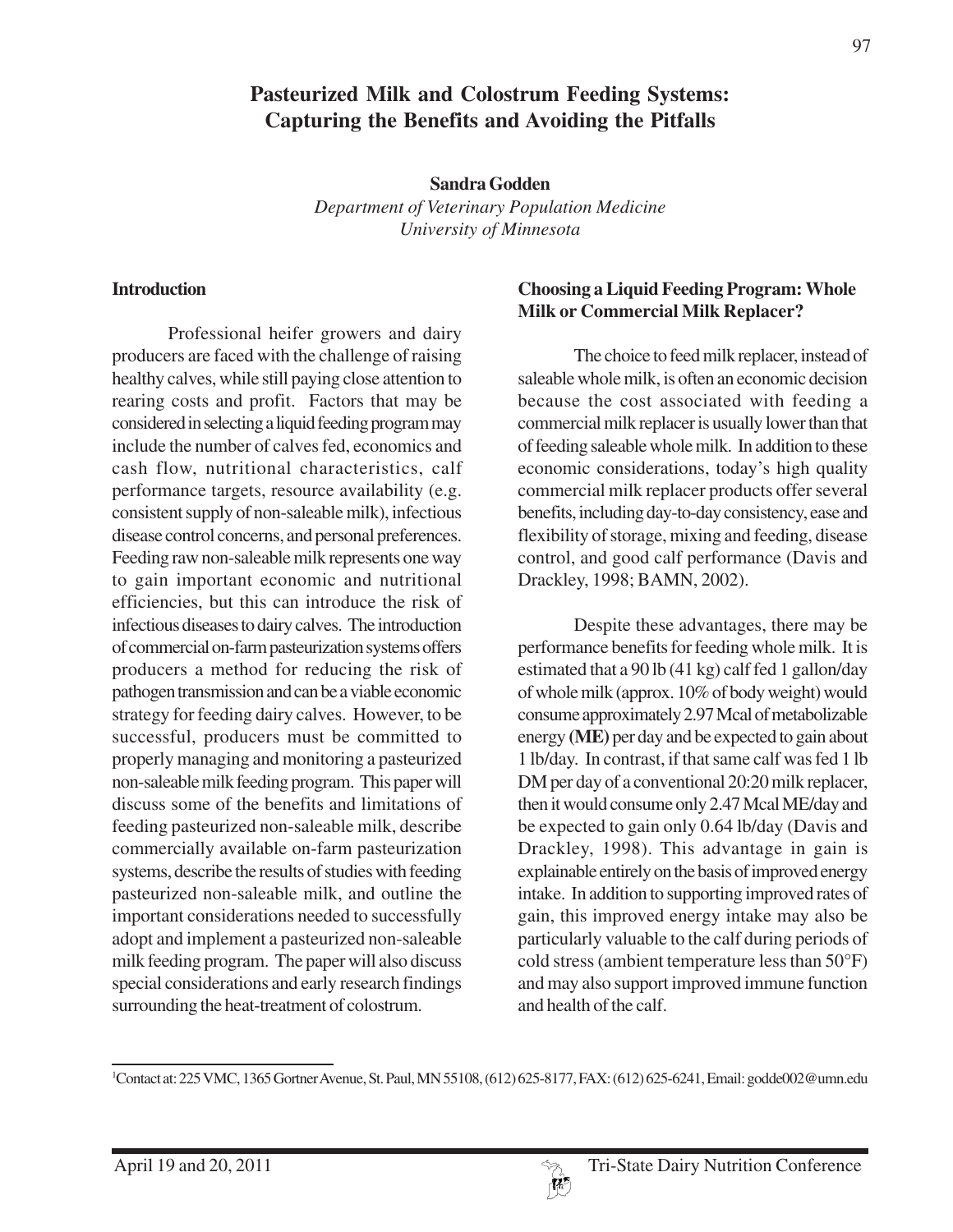Feeding non-saleable (discard or waste) milk is particularly attractive to some producers. Non-saleable milk typically includes transition milk (non-saleable milk from the first 6 milkings after calving), as well as discard milk harvested from cows after antibiotic treatment for mastitis or other infectious diseases. Blosser (1979) estimated that 48 to 136 lb per cow of milk is discarded each year, representing economic loss, disposal issues, and environmental concerns. While the feeding of non-saleable milk would seem to offer tremendous economic efficiencies, producers should be cautious of feeding raw non-saleable milk as it may contain bacterial pathogens such as *Mycobacterium avium* subsp. *paratuberculosis* (the agent causing Johne's disease), *Salmonella* spp., *Mycoplasma* spp., *Listeria monocytogenes, Campylobacter spp., Mycobacterium bovis,* and *Escherichia coli* (Lovett et al., 1983; Farber et al., 1988; McEwen et al., 1988; Clarke et al., 1989; Giles et al., 1989; Streeter et al., 1995; Grant et al., 1996a; Selim and Cullor, 1997; Steele et al., 1997; Walz et al., 1997). Some of these pathogens may be shed directly from an infected mammary gland, while others may result from post-harvest contamination (e.g., with manure) or proliferation in milk that is not stored/chilled properly.

In addition to possible pathogen transmission, one other concern with feeding nonsaleable milk considers the possible harmful effects from endotoxins that may be found in mastitic milk. One early study by Kesler (1981) concluded that it is generally safe to feed mastitic milk or colostrum to calves except for newborn calves, due to concerns about greater permeability of the newborn's intestine to bacteria or toxins.

One additional concern relates to exposure of calves to antibiotic residues that may be found in low concentrations in non-saleable milk, leading to meat residues, and possibly, shedding of antimicrobial-resistant bacteria. Producers feeding calves non-saleable milk that may contain

antimicrobial residues will need to assign an appropriate meat-withhold time, after weaning, prior to marketing of calves for slaughter. One recent study that fed calves milk artificially spiked with varying concentrations of penicillin showed a dose response, with increased shedding of penicillinresistant bacteria as concentrations of penicillin increased in milk (Langford et al., 2003). However, other studies have shown no obvious increase in antibiotic resistance of intestinal bacteria in calves fed non-saleable milk (Wray et al., 1990). Given growing public concern about antibiotic use in food animals, the practice of feeding non-saleable milk or medicated milk replacers is likely to receive further attention and study in the future.

### **Pasteurizing Non-Saleable Milk to Reduce Risk of Pathogen Transmission**

Historically, calf raisers have either accepted the infectious disease risks associated with feeding raw non-saleable milk or have avoided these risks by feeding milk replacer. However, the introduction of commercial on-farm pasteurization systems now offers producers a solution to allow feeding of nonsaleable milk, while reducing the risk of disease transmission. Pasteurization is simply a process of heating milk at a target temperature for a given duration of time, resulting in a reduction in the concentration of viable bacterial. However, pasteurization should not be confused with sterilization. Some heat-tolerant (usually nonpathogenic) bacteria will survive the process. Additionally, if a poor quality milk is pasteurized that already has a very high concentration of bacteria, then some viable pathogenic bacteria may survive the pasteurization process. The pasteurized milk ordinance **(PMO)** defines 2 different methods for pasteurization: batch pasteurization or continuous flow (flash) pasteurization.

*Batch pasteurizers* are typically the simplest and least expensive. They are comprised of a balance tank, an agitator and, depending on

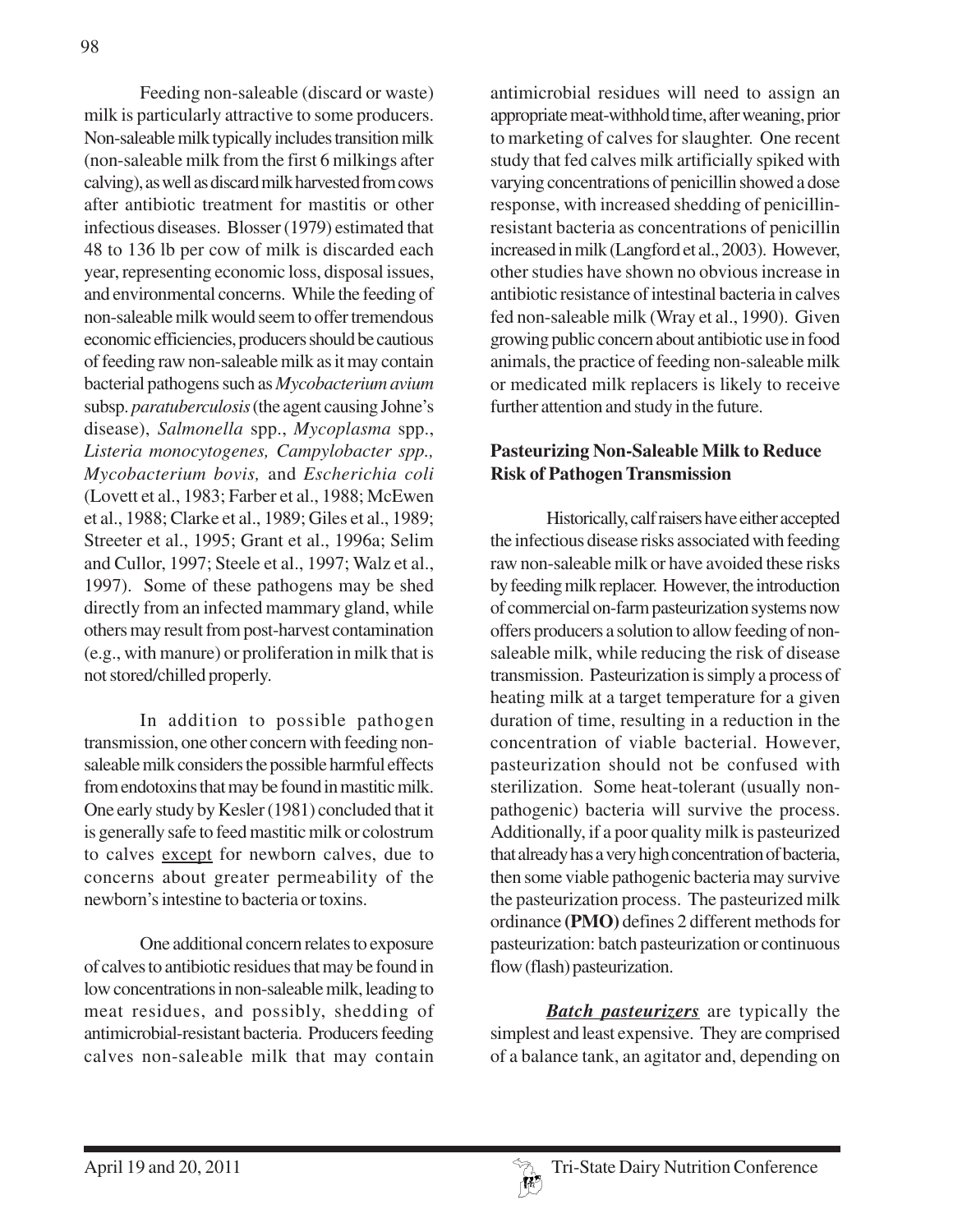the design, a heated water jacket surrounding the container or a heating element and stirring device which is submerged in the liquid. Commercial units offer thermostatically controlled automation, which simplifies operation, and temperature recording charts. Milk is heated to the target temperature (145°F), held there for 30 minutes, and then automatically and rapidly cooled to  $100$  to  $110^{\circ}$ F prior to feeding. These systems must be constantly agitated to allow for even heating of the milk. Cleaning of batch systems is usually manual. Batch systems can range in capacity from 1 gallon to over 150 gallons of milk or greater. One concern with batch pasteurization is that it may take several hours to heat (and later to cool) very large volumes of milk up to the target temperature (e.g., > 150 gallons per batch). In such circumstances, as may be the case with large farms feeding a large number of calves, it may be more time efficient to use multiple batch pasteurizers or move to a larger capacity continuous flow pasteurizer. While small capacity, non-automated batch systems can be purchased or built for as little as a few hundred dollars, most automated systems currently cost \$5,000 to \$10,000, depending on capacity.

*Continuous flow pasteurizers*, also called flash pasteurizers or high temperature – short time **(HTST)** pasteurizers, are utilized primarily on very large dairys or large calf ranches due mainly to ability to process very large volumes of milk quickly. This equipment is comprised of a plate or tube heat exchanger in which hot water is used to heat milk on the opposite side of a metal plate or tube. Circulating milk is rapidly heated to the target temperature (161°F) and held there for 15 seconds, then rapidly cooled to 110°F prior to discharge and feeding. It is recommended that equipment possess a valve which will divert milk back through the pasteurizer if milk has not reached an adequate temperature. Most HTST systems will also have the option of an automated clean in place **(CIP)** wash system. Automated commercial HTST systems can currently be purchased from between

\$20,000 to greater than \$50,000, depending on capacity.

Studies have reported that both batch and HTST pasteurization is effective in destroying viable bacteria for most of the pathogenic species threatening calves, including *E. coli* 0157:H7, *Salmonella sp.*, *Listeria monocytogenes*, and *Staphylococcus aureus*, and *Mycoplasma* sp. (Butler et al., 2000; Green et al., 2002; Green 2003; Stabel et al., 2003). The ability of pasteurization in destroying *Mycobacterium avium* subsp. *paratuberculosis (Map),* the organism causing Johne's disease, remains controversial. While a large number of laboratory and on-farm studies have reported that either batch or HTST pasteurization was completely effective in destroying Map (Stabel et al., 1996; Keswani and Frank, 1998; Grant et al., 1999; Stabel, 2001; Stabel et al., 2003), a few researchers using in-lab simulations of HTST pasteurization have reported that small numbers of the organism may survive if the milk is inoculated with very high concentrations of the organism (Chiodini and Hermon-Taylor, 1993; Grant et al., 1996b; Sung and Collins, 1998; Gao et al., 2002). It is understood that Johne's-infected cows that may shed the organism in the milk typically shed it at very low concentrations. However, if the milk was accidentally contaminated with infective feces during improper harvest or storage procedures, then it could be possible for high concentrations of Map to be found in the milk. As such, producers should take steps to avoid fecal contamination of nonsaleable milk during the harvest, storage, pasteurization, or feeding processes.

*Using Ultraviolet Radiation to Treat Milk on Farms*. While this non-thermal approach to pasteurizing milk is not recognized by the PMO, commercial on-farm systems have recently been introduced to the marketplace that operate on the principle of disinfecting milk or colostrum by use of radiation from the ultraviolet **(UV)** region of the electromagnetic spectrum, typically using

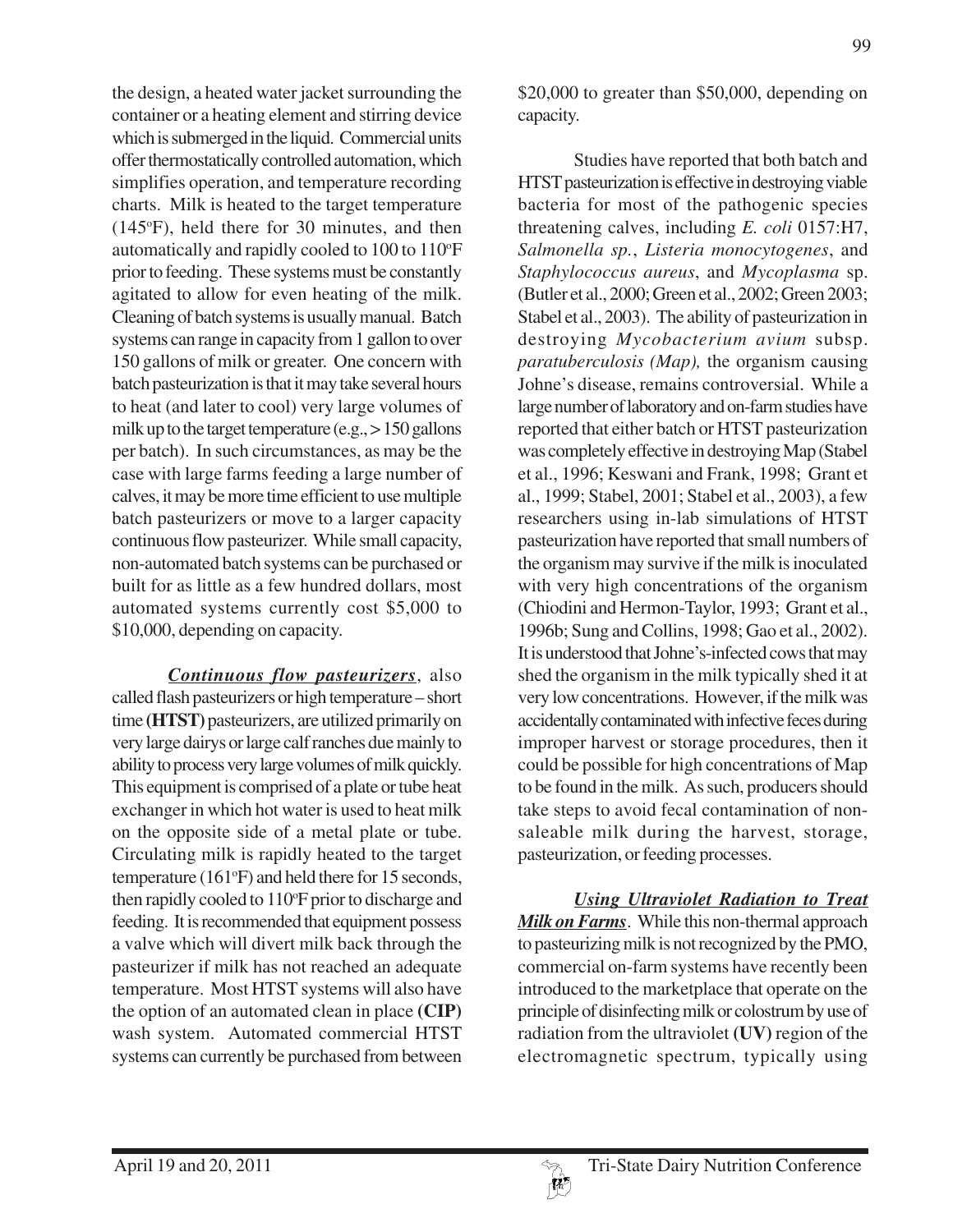wavelengths from 100 to 400 nm (GEA Farm Technologies, WesfaliaSurge, Inc., Personal Communication, 09/2010). Commercially available systems have a 50, 100, or 150 gallon balance tank and work by pumping/recirculating milk through the UV line. According to a MN distributor of this technology, pasteurization times may run from 1.5 to 2 hours per batch, depending on batch size, and systems cost between \$18,000 to \$20,000 (Stearns County Veterinary Outlet Store, Personal Communication, 09/2010). Food scientists have expressed concern that this approach may not be effective for disinfecting turbid liquids, such as milk or colostrum, since particles in the liquid will attenuate and scatter UV radiation, resulting in less microbial inactivation (David Smith, University of Minnesota, St. Paul, MN, Personal Communication, 2010). Two peer-reviewed published laboratory studies have reported that UV pasteurization was poorly effective in reducing the concentration of viable Map in milk (Altic et al., 2007; Donaghy et al., 2009). Apart from these 2 laboratory-based studies, to date there are no independently conducted peer-reviewed published studies to describe the effectiveness of on-farm UV treatment of milk or colostrum.

## **Calf Performance and Economics When Feeding Pasteurized Non-Saleable Milk**

To date, only 2 controlled field studies have been published describing health, performance, and economics when feeding pasteurized waste milk to dairy calves. One early study of 300 calves on a large California dairy compared preweaning health, growth, and economics of feeding raw colostrum and non-saleable milk versus pasteurized colostrum and non-saleable milk (Jamaluddin et al., 1996). In this study, calves fed the pasteurized feeding nonsaleable milk experienced fewer sick days, lower mortality rates, lower costs for health expenditures, higher weaning weights, and a higher gross margin (\$8.13) per calf at weaning, as compared to calves fed raw non-saleable milk.

A more recent 10-month study of 438 dairy calves on a Minnesota heifer growing operation compared preweaning health, growth, and economics of feeding a conventional 20:20 milk replacer program versus batch pasteurized nonsaleable milk (Godden et al., 2005). Calves in both treatment groups were fed equal volumes of liquid feed per day, but volume was adjusted equally in both groups according to ambient temperature: 4 qt/day, 5 qt/day, and 6 qt/day if ambient temperature was > 24 °F, 5 to 24 °F, or < 24 °F, respectively. Average daily gain was significantly greater in calves on the pasteurized non-saleable milk program (1.03 lb/day) versus calves fed the conventional milk replacer program (0.77 lb/day). Also, significantly fewer calves were treated or died on the pasteurized milk program (treatment rate = 12.1%; mortality rate  $= 2.3\%$ ) as compared to calves fed the milk replacer program (treatment rate = 32.1%; mortality rate = 21.0%). The authors reported that improved nutrient intake is one probable explanation for the improved rates of gain and improved health observed in the group of calves fed the pasteurized milk program. A partial budget model estimated a \$34 per calf advantage at weaning (or breakeven at 23 calves on milk) for calves fed the pasteurized milk program. Readers are invited to examine the spreadsheet model, as well as to perform their own calculations (http://www.ahc.umn.edu/ahc\_content/ colleges/vetmed/Depts\_and\_Centers?CVM\_ Dairy Center/index.cfm).

## **Considerations for Successful Use of On-Farm Pasteurization Systems**

Feeding pasteurized non-saleable milk may offer producers several advantages, including improved rates of gain, improved calf health, and economic efficiencies. However, as with any technology, they must be properly managed and maintained or problems can arise. There are several important management requirements that producers should educate themselves about, and plan for, prior to implementing this technology.

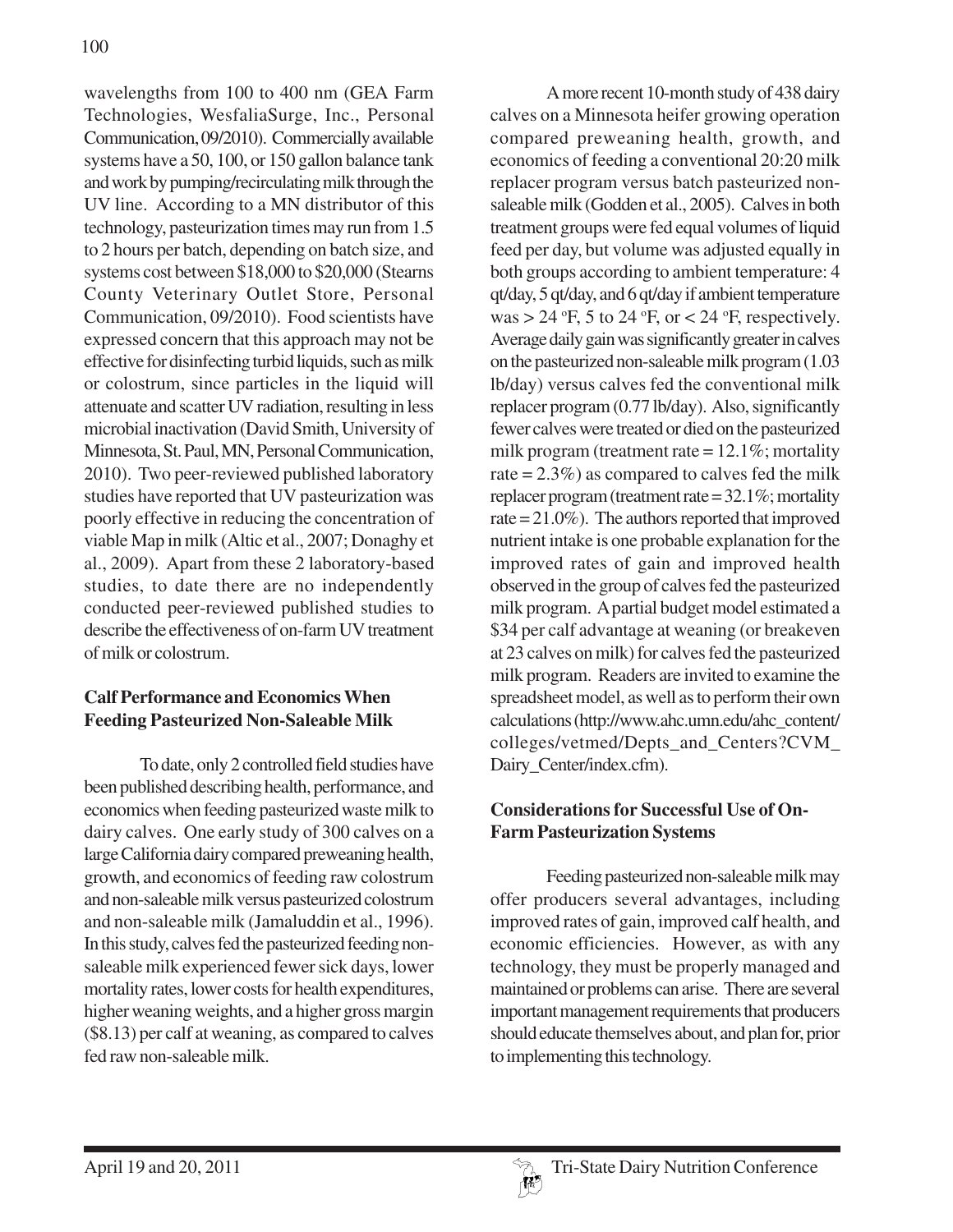#### I. Installation requirements

- a. **Cost.** Purchase and installation costs, plus estimated variable costs.
- b. Installation support from manufacturer or distributor.
- c. **Hot water.** Is a water heater self-contained within the unit or is a separate hot water heater required? If the latter, is there enough hot water with the existing tank (to run pasteurizer, wash milking system, etc.) or is a separate designated hot water heater required?
- d. **Location to house equipment**. Note: the PMO will not allow non-saleable milk in the milk house. As such, pasteurization equipment must be housed in a separate location.
- e. Water supply, drainage, and electrical requirements.
- II. Considerations for Day-to-Day Use
	- a. **Maintenance and Service.** Is the equipment reliable? How quickly can service be provided? Is a regular maintenance program provided?
	- b. **Pasteurization procedures**. The manufacturer or distributor should provide effective protocols for pasteurizing milk. Farm staff using the equipment need to be trained to use these protocols and should adhere to them.
	- c. **Strategy for inconsistent supply of nonsaleable milk**. Depending on the number of fresh and treated cows, the amount of non-salable milk can fluctuate from day-today or week-to-week. As such, all farms

should have a plan or strategy for what to do in the event that an adequate volume of non-salable milk is not available. One option may be to add saleable bulk tank milk or to milk a high somatic cell count cow into a bucket milker and then add her milk to the non-saleable milk. A second option may be to extend the non-saleable milk (after pasteurization) with a high quality commercial milk replacer. Producers doing this generally suggest adding some milk replacer to the waste milk, even in times when an adequate supply of waste milk is available, so that calves are used to the taste and smell. Yet, another option may be to feed pasteurized non-saleable milk to the younger calves (who presumably would benefit most from improved nutrient intake), and then feed older calves a commercial milk replacer feeding program until they are weaned. While there are no published studies to indicate which of these strategies is best, any one of these strategies can be made to work on dairy farms.

d. **Handling and storage of raw milk.** Producers need to be aware that pasteurization does not equal sterilization. While a properly functioning pasteurizer can be expected to reduce bacteria counts to very low (or negligible) concentrations if the raw milk is initially of high quality (i.e., relatively low bacteria concentrations), the same cannot be expected if highly contaminated raw milk is processed through the pasteurizer. That is, if raw milk contains excessively high bacteria concentrations (> 1 million cfu/ml), then the pasteurizer may not be able to adequately reduce these bacteria counts to acceptable low target levels in the finished product. Garbage in – garbage out! Similarly, if soured or spoiled (acidified) milk is run through a pasteurizer, the heating process may precipitate cheese

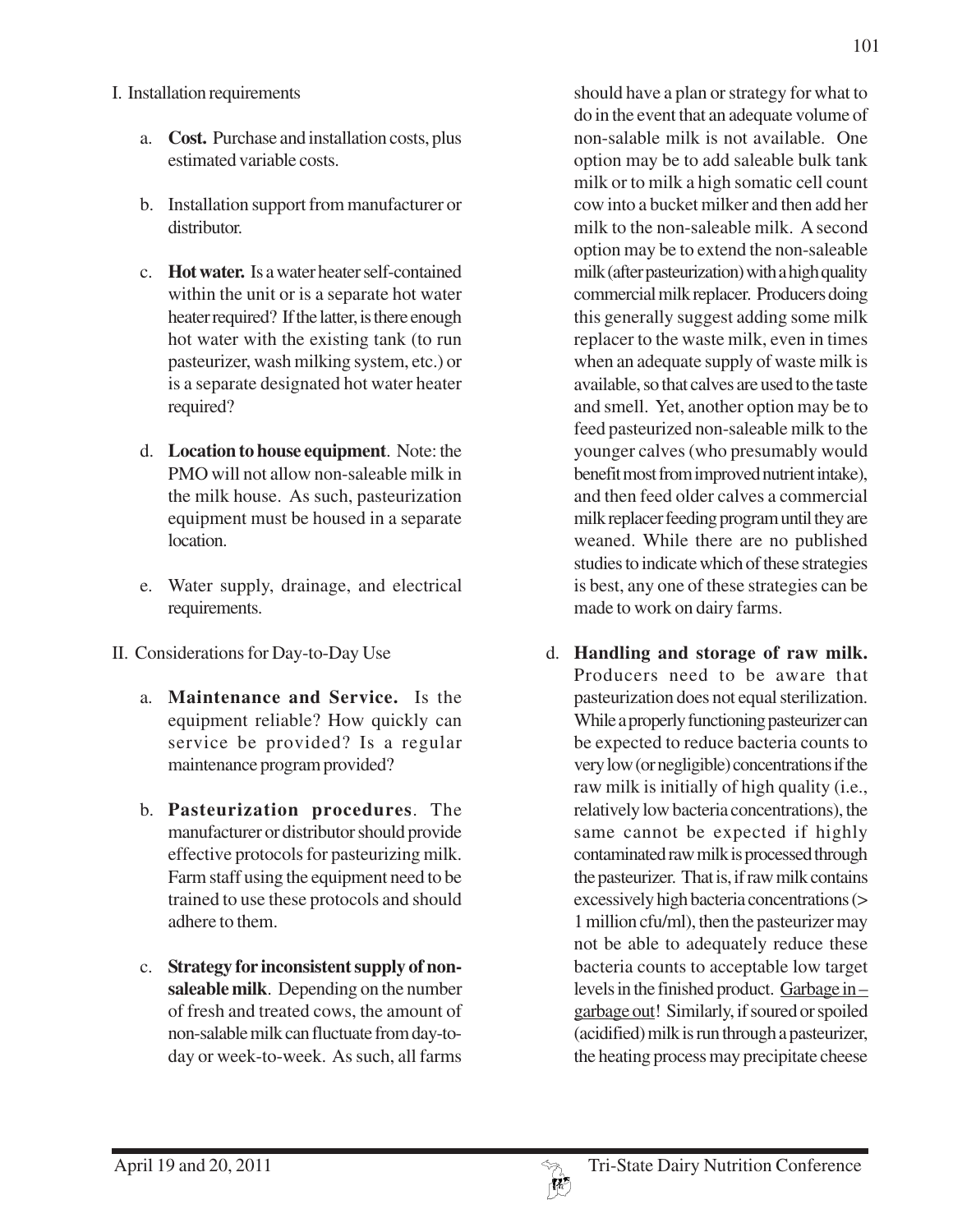curd formation, resulting in a plugged machine (in the case of an HTST pasteurization system) and an end product that is unacceptable to feed to calves. Thus, raw milk must be handled in such a way, prior to pasteurization, as to minimize bacterial contamination, proliferation, and spoilage during the harvest, transport, and storage processes.

To achieve this goal, producers must first determine where the milk will be coming from and what the likely time interval will be from when the milk is first harvested to when it will be pasteurized and fed. If the milk is to be harvested on the same farm as the calves are located, and it is to be pasteurized and fed within a couple hours of harvest, then an elaborate transport and chilling system is probably not necessary. However, the raw milk must still be collected and stored in closed, clean containers to prevent bacterial contamination.

In situations where the milk is to be stored for several hours, or even days, prior to pasteurization and feeding, then the raw milk must be kept chilled so as to prevent bacterial proliferation and spoiling. In situations where a professional heifer grower may be regularly picking up milk from several source dairy farms, then a system must be developed to chill stored raw milk at the source dairy, to transfer and haul the raw milk to the heifer site, and to chill the raw milk at the heifer site until such time that it is pasteurized and fed.

If the raw milk has been allowed to sit for any length of time prior to pasteurization and the milk fat has risen to the top, then the last step, prior to pumping the stored milk into the pasteurizer, must be to agitate it well (James, 2006). This will help ensure that

the milk fat composition is uniform from feeding-to-feeding and day-to-day. This will be particularly important if only a portion of the raw milk is removed from the storage tank to pasteurize in any one batch.

Regular and thorough sanitation of all storage, transfer, and transport systems must be a priority so as to prevent contaminating milk as it is moved through the system. However, producers should avoid flushing the system with water in such a way that the flush water is captured with the raw waste milk, as this practice could seriously dilute the solids content of the milk, thus leading to malnutrition and suboptimal calf performance (James, 2006).

e. **Handling of pasteurized milk.** Any bacteria surviving the pasteurization process will begin to replicate again in the warm medium if the cooling process is delayed. This can occur if the milk is allowed to cool slowly for several hours at ambient temperature, or if milk is left to sit at warm ambient temperatures for more than a couple of hours before being fed. It is for this reason that all pasteurizers should be equipped to rapidly cool the milk to feeding temperature immediately after pasteurization is completed. Also, producers should try to feed the product soon after pasteurization is complete. If there is to be a significant delay between pasteurization and feeding, then the milk should be chilled in a clean covered container until it is later reheated to feeding temperature (100 to 105 °F) and then fed to calves. Again, milk should always be thoroughly mixed prior to feeding to ensure a consistent solids content in what is delivered to the calves (James, 2006).

Recontamination of pasteurized milk is another important concern. Pasteurized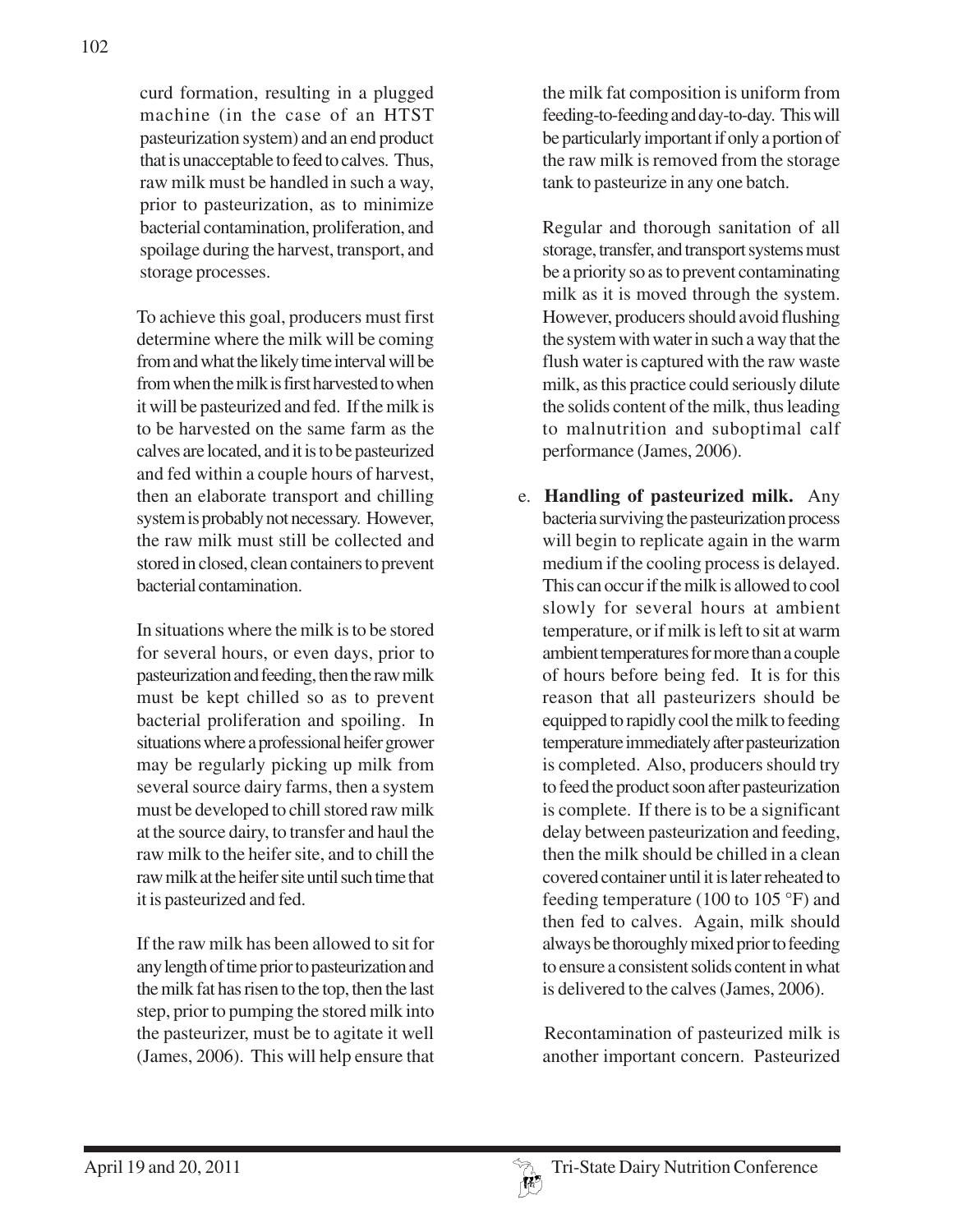milk should be stored in clean, closed receptacles and distributed to calves in clean buckets or bottles. Careful attention must be paid to regularly and thoroughly sanitize all milk holding, transfer, and feeding equipment (e.g. buckets, bottles, and nipples) between every use.

f. **Monitoring pasteurizer function**. Reasons for pasteurization failure (failure of the equipment to reach the target time and temperature) can include such things as improper equipment settings or calibration, equipment malfunction, lack of enough hot water, or human error (e.g., turning off the equipment early in order to finish chores early). Alternately, the bacteria counts in the raw milk may be excessively high, resulting in above-target bacteria concentrations in the finished product, even though the pasteurizer was functioning as it should. The point to be made here is that, without a routine monitoring in place, the producer will never know if the pasteurization program is working or not. Ideally, all pasteurizers should be equipped with a time-temperature control chart to document that the target temperatures and duration are being reached each and every batch that is run. At the very minimum, the equipment must be equipped with a temperature sensor and display by which producers can periodically check and monitor times and temperatures on a daily basis. An alternate test that may be performed on pasteurized milk is the Alkaline Phosphatase Test (goal: less than 500 mU/ml). Alkaline phosphatase is an enzyme naturally found in milk which is inactivated at approximately the same times/ durations as we are using to pasteurize milk (James, 2006). In one recent study of 31 Wisconsin dairy herds, all but 12% of the pasteurization systems tested successfully

deactivated the alkaline phosphatase enzyme (Jorgensen et al., 2005). Again, the take home message is that producers must monitor the pasteurization system in order to detect problems early.

### g. **Monitoring Quality of Raw and Pasteurized Milk.**

- *i. Bacteria Counts*. On a weekly basis, or at least monthly, producers are also encouraged to submit frozen paired pre- and post-pasteurized milk samples to a local udder health or microbiology laboratory for bacterial culture. It is recommended that the total bacteria count in raw and pasteurized waste milk be less than 1 million cfu/ml and less than 20,000 cfu/ml of milk (collected directly from the pasteurizer), respectively. If bacteria counts are excessively high in the raw milk, then the sanitation and handling procedures for the raw milk must be investigated. If the bacteria counts in the raw milk are acceptable, but bacteria counts are excessively high in the pasteurized milk, then the producer must investigate the pasteurization process and the possibility of post-pasteurization contamination. It is also suggested that producers periodically collect a third milk sample, at the location of feeding the calf, to estimate if significant postpasteurization recontamination of the milk is occurring.
- *ii. Total Solids Content of Milk*. The total solids (TS) content of whole milk from Holstein cows is approximately 12.5%. Accidental dilution of milk with wash water or failure to properly agitate milk prior to transferring it into the pasteurizer and/or prior to feeding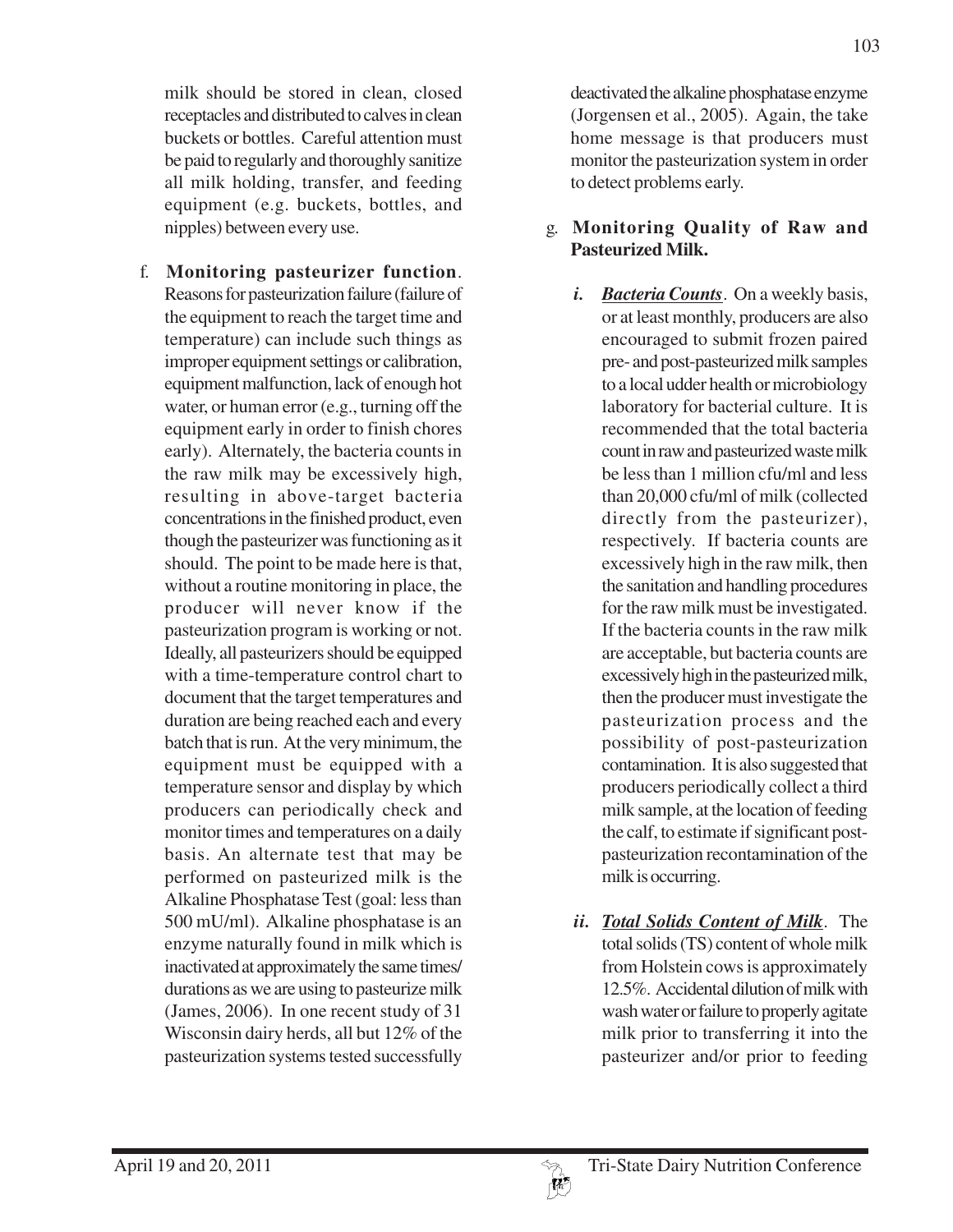calves, can result in significant variation in milk TS content. In addition to developing protocols and training farm staff to avoid these kinds of milk handling errors, producers may use a hand-held Brix refractometer to measure the TS content of milk on a daily basis. Moore et al., (2009) reported that a hand held Brix refractometer (Reichert Inc., Depew, NY) provided TS readings that were well correlated with TS readings from laboratory spectrophotometry, provided that the user adjust the Brix instrument readings up by 2 percentage points to predict the true TS value. In a study of nonsaleable milk samples collected over time from 12 CA dairy farms, the adjusted Brix TS measures ranged between 5.1 to 13.4%. Again, this points to the need for dairy farmers to monitor the quality of the milk or milk replacer being fed to calves. The obvious solution to the problem of low TS milk would be to find and fix the source of the problem (dilution? failure to agitate?). Another use for the Brix refractometer is to monitor TS content when augmenting or extending pasteurized nonsaleable milk with milk replacer powder.

*iii. Milk pH*. The pH of milk is normally approximately 6.7. However, if raw milk is allowed to be stored for too long and/or under warm conditions, then natural fermentation and the production of lactic acid will occur, reducing the pH of milk. If producers try to pasteurize fermented milk (pH < 5.0), they can expect serious problems in that heating will result in creating a batch of cheese curd in the pasteurizer;…a real mess to clean up and not feedable to

calves. To avoid fermentation, producers should chill raw stored milk and use it up or turn it over on a relatively frequent basis (every 2 to 3 days maximum). If fermentation of milk is suspected, narrow range pH paper or an electronic pH meter may be used to measure milk pH.

h. **Cleaning the Pasteurization System**. With poor cleaning procedures, it is likely that fat, protein, and inorganic films (minerals) can build up in pasteurization systems, interfering with transfer of heat to the milk and serving as a source to further inoculate milk with bacteria. Producers should clean this equipment as diligently as they would their own milking system, using procedures similar to common milking system sanitization procedures. This includes sanitation not only of the pasteurization equipment itself but also of all collection, storage, transfer, or feeding equipment that the milk comes into contact with both preceding and following pasteurization. Effective cleaning protocols should be provided by the equipment manufacturer or distributor. Evaluating cleaning can include visual assessment for build-up of residual films, plus performing bacterial cultures of pasteurized milk (e.g. standard plate count, total bacteria count, or lab pasteurized count).

### **Heat-Treating Colostrum**

First milking colostrum is an important source of nutrients, hormones, non-specific immune factors, and of passively absorbed maternal antibodies (immunoglobulins or Ig) critical to protect the newborn calf against infectious disease and to promote growth and development in the first weeks and months of life. However, colostrum can also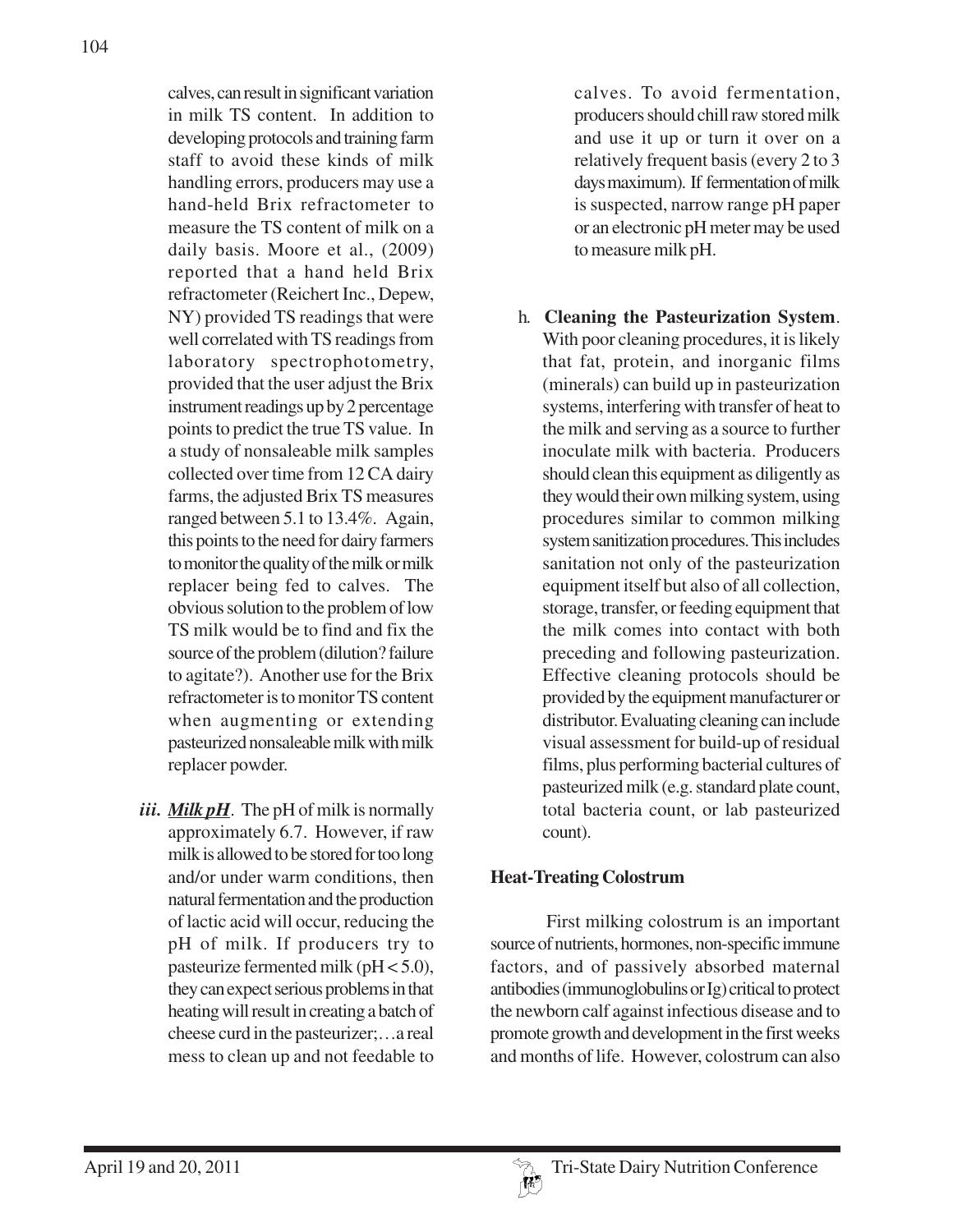represent one of the earliest potential exposures of dairy calves to infectious agents, including *Mycoplasma* spp., *Mycobacterium paratuberculosis*, fecal coliforms, and *Salmonella* spp. (Streeter et al., 1995; Steele et al., 1997; Walz et al., 1997). Bacterial contamination of colostrum is a concern because pathogenic bacteria can act directly to cause diseases such as scours or septicemia.

Another concern, it has been proposed that bacteria in colostrum may interfere with the passive absorption of Ig across the small intestine (James et al., 1981). This hypothesis, and the exact mechanism of interference, should it exist, is yet to be fully proven or described. However, it is supported by an observational study of 101 calves, in which calves fed high bacteria count raw colostrum experienced lower levels of passive transfer as compared to calves fed low bacteria count raw colostrum (Poulson et al, 2002). However, not all studies agree. In a very recent trial, there was no difference in serum total protein and serum IgG concentrations for 10 calves fed high bacteria load raw colostrum (mean standard plate count = 5.61,  $log_{10}$ cfu/ml) as compared to 10 calves fed low bacterial load raw colostrum (mean standard plate count =  $3.97 \log_{10}$ cfu/ml) (Elizondo-Salazar and Heinrichs, 2009b). However, the latter study may have failed to detect a relationship possibly due to a small sample size (10 calves per group) and a relatively narrow difference in colostrum bacteria counts for the two treatment groups (3.97 vs 5.61,  $log_{10}$ cfu/ml standard plate count). Clearly, the nature (and mechanism, if present) of the relationship between colostrum bacteria counts and Ig absorption requires further study.

Because of the aforementioned concerns, producers have expressed an interest in heat-treating colostrum to reduce bacteria levels in colostrum. Early research pasteurizing colostrum using the conventional methods and temperatures as are typically used to pasteurize milk yielded less than acceptable results: Pasteurization resulted in mild to severe thickening or congealing of the colostrum, a reduction of up to 32% of immunoglobulin G **(IgG)** concentration in the colostrum, and lower serum IgG concentrations in calves that were fed pasteurized colostrum (Meylan et al., 1995; Godden et al., 2003; Green et al., 2003; Stabel et al., 2004). It has recently been determined, however, that this problem can be solved by using a lowertemperature, longer-time approach to heattreatment of colostrum. In most situations, heattreating colostrum at 140°F (60°C) for 60 minutes in a commercial batch pasteurizer should be sufficient to maintain IgG concentrations while eliminating important pathogens, including *Listeria monocytogenes*, *E. coli*, *Salmonella enteritidis*, and *Map* (McMartin et al., 2006; Godden et al., 2006).

This heat-treatment protocol has since been validated in 3 separate clinical trials; 2 trials conducted in individual university dairy herds, and one larger field study conducted on 6 commercial dairy farms and involving over 1000 dairy calves (Johnson et al. 2007; Donahue et al., 2008; Elizondo-Salazar and Heinrichs, 2009a). These studies consistently report that on-farm heattreatment of colostrum significantly reduces colostral bacteria concentrations without causing significant loss of IgG or changes in feeding characterstics. Furthermore, calves which were fed heat-treated colostrum experienced significantly improved efficiency of IgG absorption and higher serum IgG levels, as compared to calves fed the untreated, fresh colostrum (Johnson et al., 2007; Donahue et al., 2008; Elizondo-Salazar and Heinrichs, 2009a).

The combination of reducing microbial exposure while improving passive transfer of IgG in calves should, theoretically, result in improved calf health and performance. However, in a large field study involving over 1000 calves fed either heattreated or raw maternal colostrum, there was no effect of treatment on morbidity, mortality, or growth

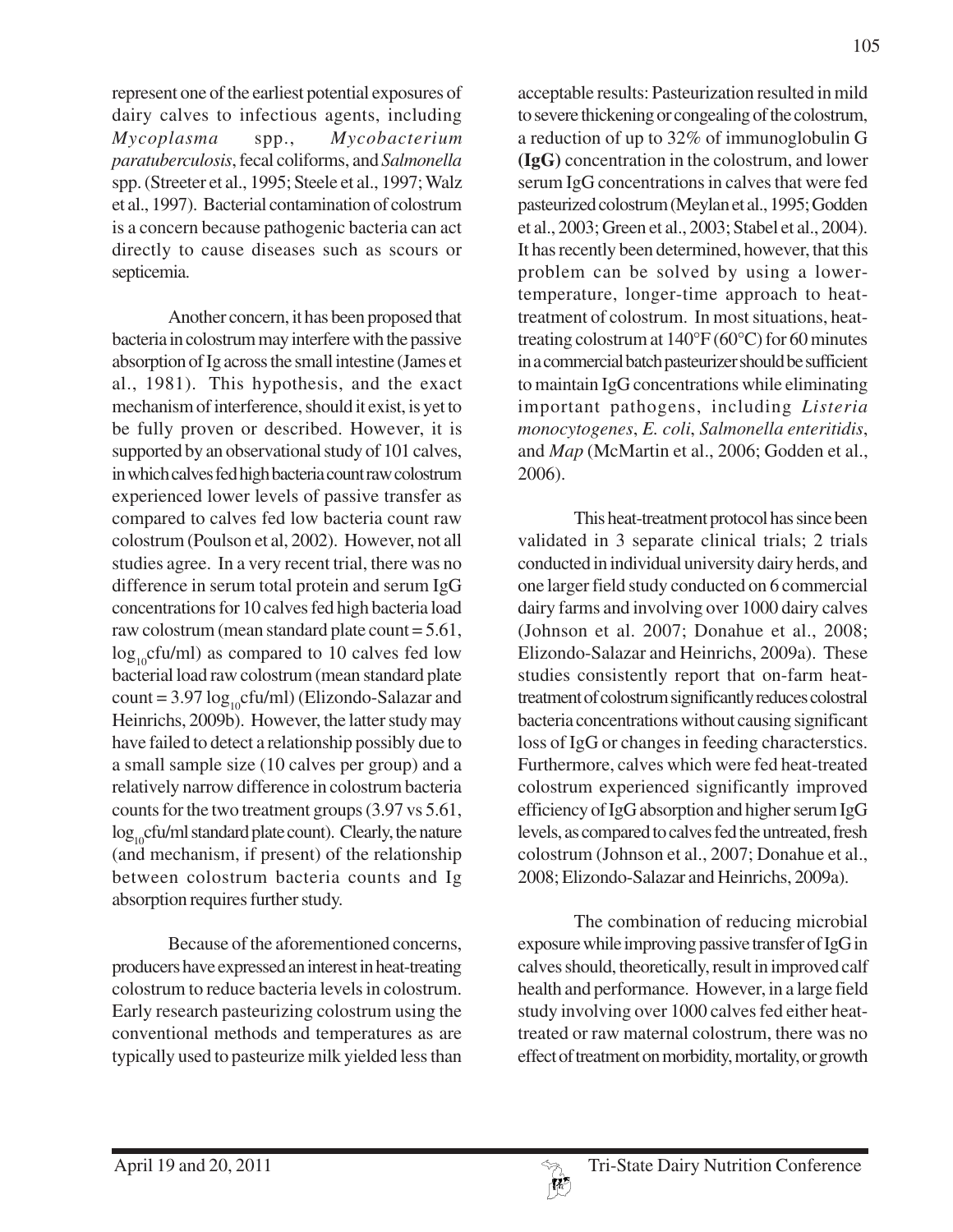rates in preweaned dairy calves (Donahue et al., 2009). Long-term follow-up of these animals is currently in progress to describe if feeding heattreated colostrum results in reduced transmission of Map. Such long-term studies are needed to identify and describe if there are potential economic or health benefits resulting from adopting this practice on farms.

Producers wishing to feed heat-treated colostrum must pay close attention to following factors in order to be successful:

- i) Routinely monitor times and temperatures for heat-treatment of colostrum in a batch pasteurizer (e.g. heating to temperatures above 141°F will result in denaturation of IgG).
- ii) Constant agitation during the heat-up, holding, and cool-down phases of the heat-treatment cycle.
- iii) Active, rapid cooling (do not 'turn off' while still hot and allow to cool down slowly on its own).
- iv) Periodic culture of raw and heat-treated colostrum samples to monitor efficacy of the heat-treatment process (Goal: total plate count in heat-treated colostrum < 20,000 cfu/ml).
- v) Proper cleaning and sanitation of the pasteurizer, colostrum storage, and colostrum feeding equipment.
- vi) Proper handling, storage, and refrigeration or freezing of colostrum to prevent bacterial contamination and growth in the raw product and to prevent re-contamination in heat-treated colostrum.
- vii) Routinely monitor health records and passive transfer rates in calves. Using a refractometer method to monitor serum total proteins is an excellent way to do this (Goal: > 90% of calves tested between 24 hours and 7 days of age should have a serum total protein value > 5.0 g/ dl).

### **Summary**

Feeding non-saleable milk represents one way to gain important economic and nutritional efficiencies for calf growers, but this can represent a large risk factor for introducing infectious diseases to calves. The recent introduction of on-farm commercial pasteurizers represents a method for reducing this risk. This technology has been adopted and used successfully on many farms, and early studies have shown significant health, performance, and economic advantages to feeding pasteurized non-saleable milk as compared to raw non-saleable milk or a conventional milk replacer feeding program. However, in order to be successful, producers must pay careful attention to the pasteurized milk feeding program, including careful handling of pre- and post-pasteurized milk to prevent bacterial contamination or proliferation, monitoring of pasteurizer function, and routine cleaning and sanitation of pasteurization equipment, as well as milk collection, storage, transfer, and feeding equipment. Preliminary research suggests that using a low-temperature / long-time approach to heat-treatment of colostrum can be successful in eliminating important pathogens, while preserving important colostral antibodies and improving passive transfer of antibodies in dairy calves. Further studies will be necessary to determine if this lowtemperature / long-time approach to heat-treatment of colostrum will result in significant health, performance, or economic benefits.

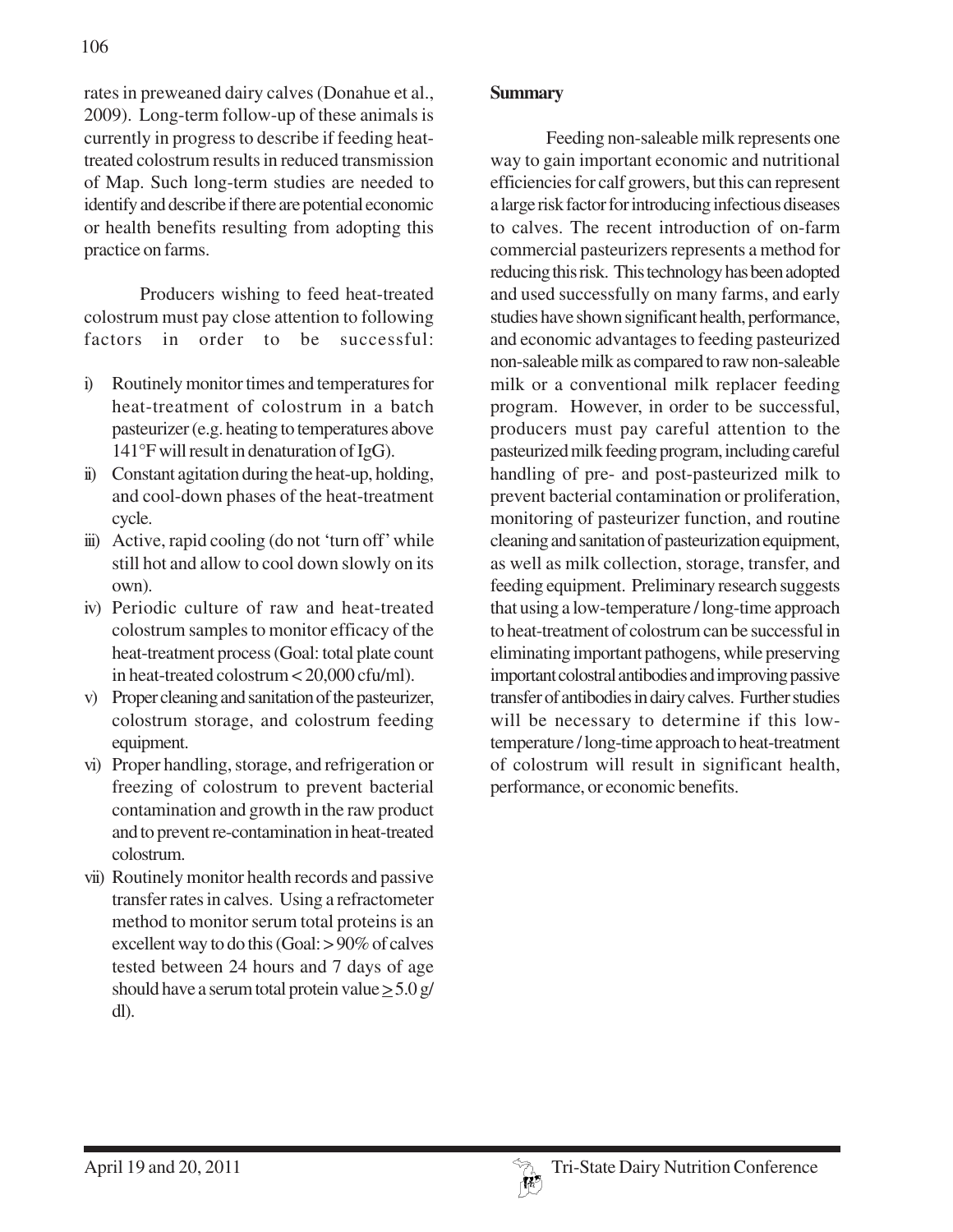### **References**

Altic, L.C., M.T. Rowe, and I.R. Grant. 2007. UV light inactivation of *Mycobacterium avium* subsp. *paratuberculosis* in milk as assessed by FAST*Plaque*TB phage assay and culture. Appl. Environ. Micro. 73:3728-3733.

BAMN. Bovine Alliance on Management and Nutrition. 2002. A guide to modern calf milk replacers. Contact information: AFIA, Jim Rydell, 1501 Wilson Blvd., Suite 1100. Arlington, VA, 22209. Tel: 703-524-0810. Email: jrydell@afia.org.

Blosser, T.H. 1979. Economic losses from the national research program on mastitis in the United States. J. Dairy Sci. 62:119-127.

Butler, J.A., S.A. Sickles, C.J. Johanns, and R.F. Rosenbusch. 2000. Pasteurization of discard *mycoplasma* mastitic milk used to feed calves: Thermal effects on various *mycoplasma*. J. Dairy Sci. 83:2285-2288.

Chiodini, R.J., and J. Hermon-Taylor. 1993. The thermal resistance of *Mycobacterium paratuberculosis* in raw milk under conditions simulating pasteurization. J. Vet. Diagn. Invest. 5:629-631.

Clarke, R.C., S.A. McEwen, V.P. Gannon, H. Lior, and C.L. Gyles. 1989. Isolation of verocytotoxinproducing *Escherichia coli* from milk filters in South-Western Ontario. Epidemiol. Infect. 102:253-260.

Davis, C.L., and Drackley, J.K. 1998. The Development, Nutrition, and Management of the Young Calf. Ames, IA, 50014. Iowa State University Press.

Donaghy, J., M. Keyser, J. Johnston, F.P. Cilliers, P.A. Gouws, and M.T. Rowe. 2009. Inactivation of *Mycobacterium avium* ssp. *paratuberculosis* in milk by UV treatment. Letters in Applied Microbiology. 49:217-221.

Donahue, M., S. Godden, R. Bey, S. Wells, J. Fetrow, and J. Stabel. 2008. Effect of feeding raw *versus* heat-treated colostrum on passive transfer of immunoglobulin G in newborn dairy calves. Proc. 41st Annual Meeting Amer. Assoc. Bovine Pract. Charlotte, NC. Sept. 25-27. pg. 249

Donahue, M., S. Godden, R. Bey, S. Wells, J. Fetrow, and J. Stabel. 2009. Preliminary results on the effect of feeding heat-treated colostrum on health and growth in preweaned dairy calves. Annual meeting of Amer. Assoc. Bovine Pract. Omaha, NE. Sept. 10-12. pg. 187.

Elizondo-Salazar. J.A., and A.J. Heinrichs. 2009a. Feeding heat-treated colostrum to neonatal dairy heifers: Effects on growth characteristics and blood parameters. J. Dairy Sci. 92(7):3265-3273.

Elizondo-Salazar, J.A., and A.J. Heinrichs. 2009b. Feeding heat-treated colostrum or unheated colostrum with two different bacterial concentrations to neonatal dairy calves. J. Dairy Sci. 92:4565- 4571.

Farber, J.M., G.W. Sanders, and S.A. Malcolm. 1988. The presence of *Listeria* spp. in raw milk in Ontario. Can. J. Microbiol. 34:95-100.

Gao, A., L. Mutharia, S. Chen, K. Rahn, and J. Odumeru. 2002. Effect of pasteurization on survival of Mycobacterium paratuberculosis in milk. J. Dairy Sci. 85:3198-3205.

Giles, N., S.A. Hopper, and C. Wray. 1989. Persistence of *S. typhimurium* in a large dairy herd. Epidemiol. Infect. 103:235-241.

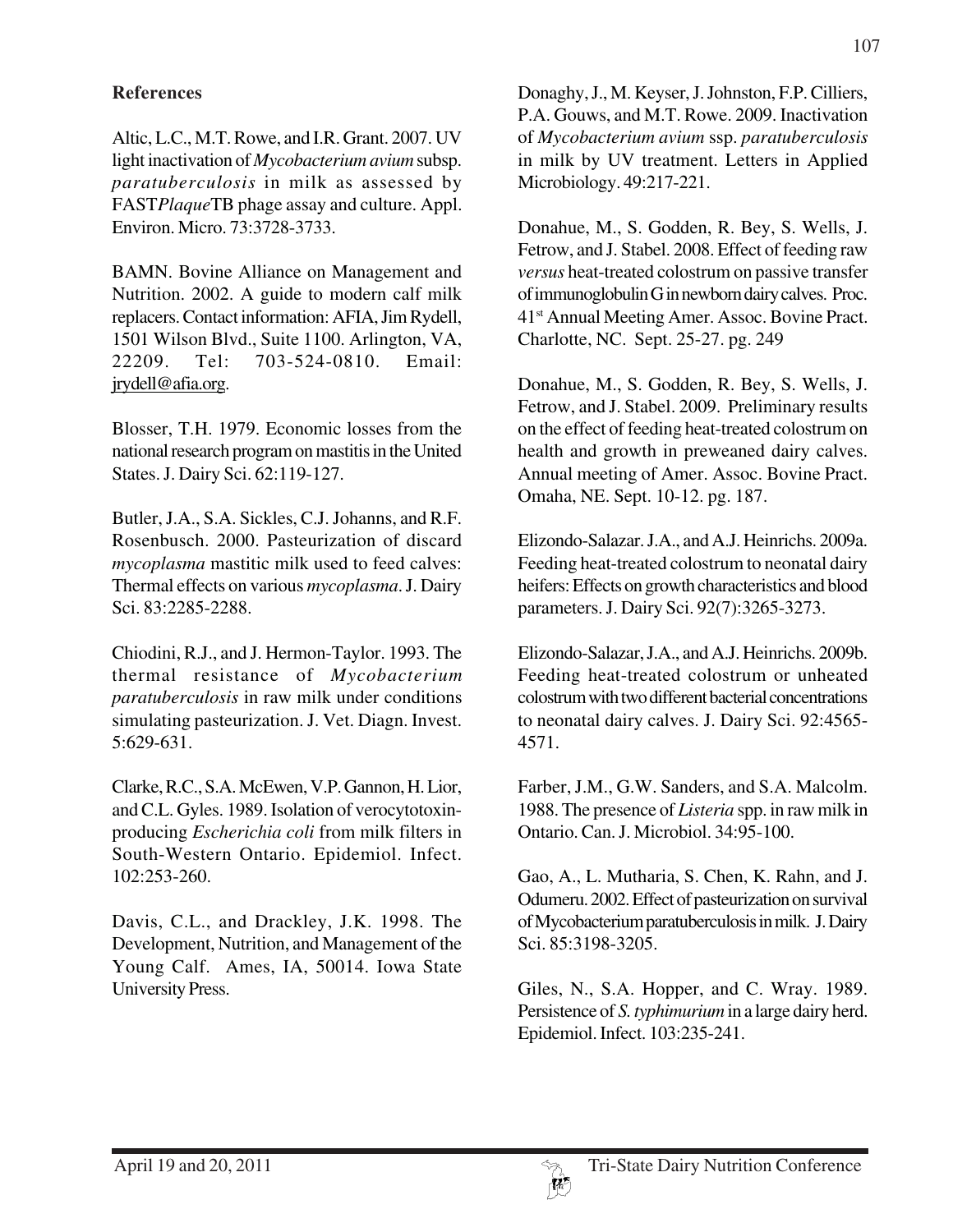Godden, S., J. Fetrow, J. Feirtag, L. Green, and S. Wells. 2005. Economic analysis of feeding pasteurized nonsaleable milk versus conventional milk replacer to dairy calves. JAVMA. 226(9): 1547-1554.

Godden, S., S. McMartin, J. Feirtag, J. Stabel, R. Bey, S. Goyal, L. Metzger, J. Fetrow, S. Wells, and H. Chester-Jones. 2006. Heat-treatment of bovine colostrum II: Effects of heating duration on pathogen viability and immunoglobulin G.. J. Dairy Sci. 89:3476-3483.

Godden, S.M., S. Smith, J.M. Feirtag, L.R. Green, S.J. Wells, and J.P. Fetrow. 2003. Effect of onfarm commercial batch pasteurization of colostrum on colostrum and serum immunoglobulin concentrations in commercial dairy calves. J. Dairy Sci. 86:1503-1512.

Grant, I.R., H.J. Ball, and M.T. Rowe. 1996a. Thermal inactivation of several Mycobacterium spp. in milk by pasteurization. Appl. Microbiology. 22:253-256.

Grant, I.R., H.J. Ball, S.D. Neill, and M.T. Rowe. 1996b. Inactivation of *Mycobacterium paratuberculosis* in cow's milk at pasteurization temperatures. Appl. Environ. Microbiol. 62:631- 636.

Grant, I.R., H.J. Ball, and M.T. Rowe. 1999. Effect of higher pasteurization temperatures, and longer holding times at 72 degrees C, on the inactivation of *Mycobacterium paratuberculosis* in milk. Lett. Appl. Microbiol. 28:461-465.

Green, L. 2003. Pasteurization of non-saleable milk and colostrum in commercial on-farm pasteurizers. MS Thesis. University of Minnesota. January, 2003.

Green, L., S. Godden, and J. Feirtag. 2002. Pasteurization effects on *Mycobacterium paratuberculosis*, *E. coli* 0157:H7, *Salmonella sp.*, *Listeria monocytogenes*, and *Staphylococcus aureus.* J. Dairy Sci. 85 (Suppl. 1):151-152. (Abstr.)

Jamaluddin, A.A., T.E. Carpenter, D.W. Hird, and M.C. Thurmond. 1996. Economics of feeding pasteurized colostrum and pasteurized waste milk to dairy calves. J. Am. Vet. Med. Assoc. 209:751– 756.

James, R.E., C.E. Polan, and K.A. Cummins. 1981. Influence of administered indigenous microorganisms on uptake of [iodine-125] gammaglobulin in vivo by intestinal segments of neonatal calves. J. Dairy Sci. 64(1):52-61.

James, R.E. 2006. On farm pasteurizer management for waste milk quality control. Proc.  $10<sup>th</sup>$  Annual Dairy Calf and Heifer Conference. Mar. 21-24. Visalia, CA. pg. 297-306.

Johnson. J.L., S.M. Godden, T. Molitor, T. Ames, and D. Hagman. 2007. Effects of feeding heattreated colostrum on passive transfer of immune and nutritional parameters in neonatal dairy calves. J. Dairy Sci. 90(11):5189-5198.

Jorgensen, M., P. Hoffman, and A. Nytes. 2005. Efficacy of on-farm pasteurized waste milk systems on upper Midwest dairy and custom calf rearing operations. Proc. Managing and Marketing Quality Holstein Steers. Rochester, MN. Nov. 2-3. P. 53- 60.

Kesler, E.M. 1981. Feeding mastitic milk to calves: Review. J. Dairy Sci. 64:719-723.

Keswani, J., and J.F. Frank. 1998. Thermal inactivation of *Mycobacterium paratuberculosis* in milk. J. Food Prot. 61:974-978.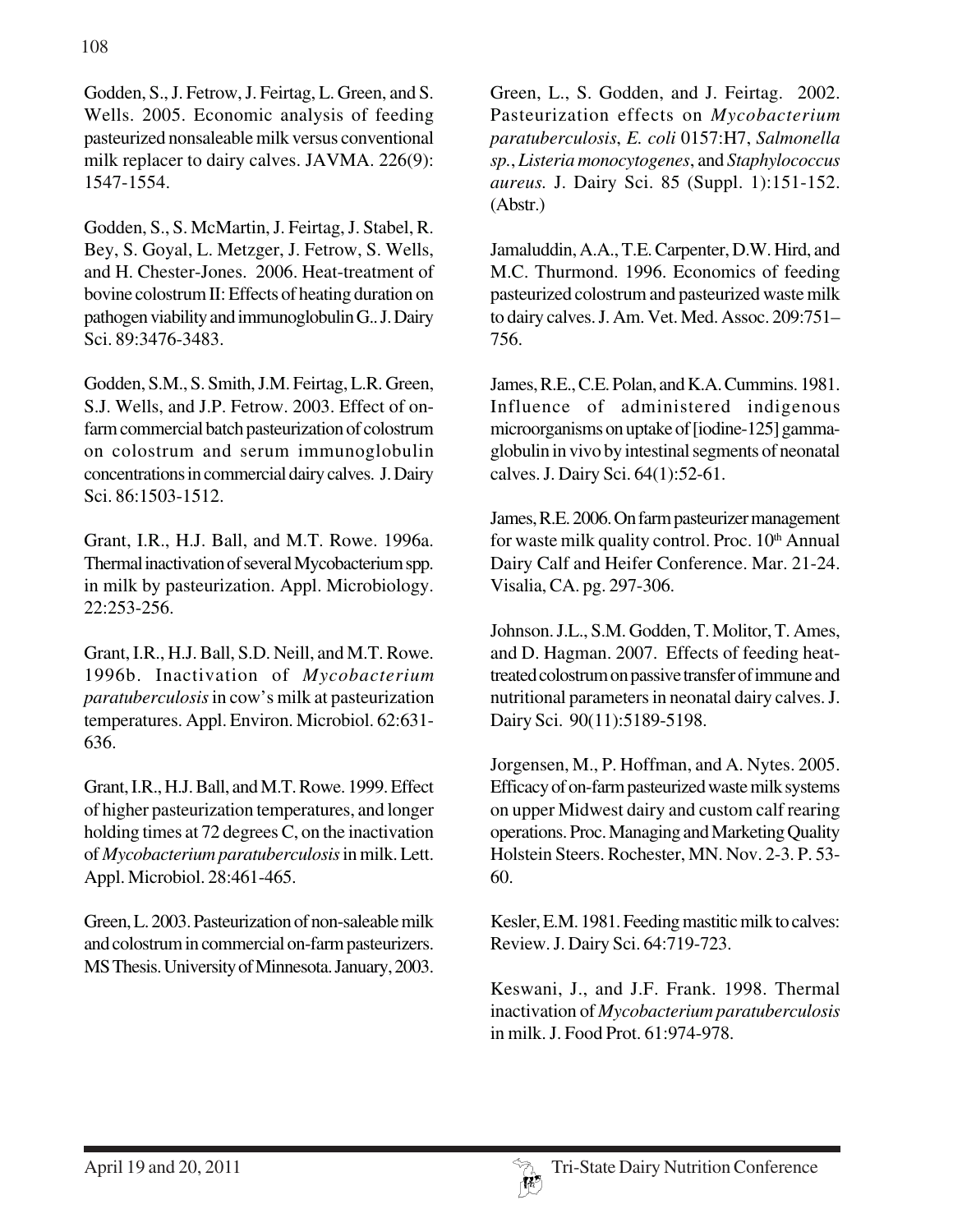Langford, F.M., D.M. Weary, and L. Fisher. 2003. Antibiotic resistance in gut bacteria from dairy calves: A dose response to the level of antibiotics fed in milk. J. Dairy Sci. 86:3963-3966.

Lovett, J., D.W. Francis, and J.M. Hunt. 1983. Isolation of *Campylobacter jejuni* from raw milk. Appl. Environ. Microbiol. 46:459-462.

McEwen, S.A., W. Martin, R.C. Clarke, and S.E. Tamblyn. 1988. A prevalence survey of *Salmonella* in raw milk in Ontario, 1986-87. J. Food Prot. 51:963-965.

McMartin, S., S. Godden, L. Metzger, J. Feirtag, R. Bey, J. Stabel, S. Goyal, J. Fetrow, S. Wells, and H. Chester-Jones. 2006. Heat-treatment of bovine colostrum I: Effects of temperature on viscosity and immunoglobulin G. J. Dairy Sci. 89:2110-2118.

Meylan, M., M. Rings, W.P. Shulaw, J.J. Kowalski, S. Bech-Nielsen, and G.F. Hoffsis. 1995. Survival of Mycobacterium paratuberculosis and preservation of immunoglobulin G in bovine colostrum under experimental conditions simulating pasteurization. Am. J. Vet. Res. 57:1580-1585.

Moore, D.A., J. Taylor, M.L. Hartman, and W.M. Sischo. 2009. Quality assessments of waste milk at a calf ranch. J. Dairy Sci. 92:3503-3509.

Poulson, K.P., F.A. Hartmann, S.M. McGuirk. 2002. Bacteria in colostrum: Impact on calf health. Proceedings 20th Annual Amer. College Vet. Internal Med. pg. 773. (Abstr.)

Reiter, B. 1977. Review of nonspecific antimicrobial factors in colostrum. Ann. Rech. Vet. 9:205-224.

Selim, S.A., and J.S. Cullor. 1997. Number of viable bacteria and presumptive antibiotic residues in milk fed to calves on commercial dairies. J.A.V.M.A. 211:1029-1035.

Stabel, J.R. 2001. On-farm batch pasteurization destroys *Mycobacterium paratuberculosis* in nonsaleable milk. J. Dairy Sci. 84:524-527. (Abstr.)

Stabel, J.R., S. Hurd, L. Calvent, and R.F. Rosenbusch. 2003. Destruction of *Mycobacterium paratuberculosis, Salmonella* sp., and *Mycoplasma* sp. in raw milk by a commercial onfarm high-temperature, short-time pasteurizer. J. Dairy Sci. 81(Suppl. 1): 247. (Abstr.)

Stabel, J.R., S. Hurd, L. Calvente, and R.F. Rosenbusch. 2004. Destruction of Mycobacterium paratuberculosis by a commercial on-farm hightemperature, short-time pasteurizer. J. Dairy Sci. 87:2177-2183.

Stabel, J.R., E. Steadham, and C.A. Bolin. 1996. Heat inactivation of *Mycobacterium paratuberculosis* in raw milk using holder-test tube method and lab-scale industrial pasteurization method. Fifth Int. Colloq. Paratuberculosis. Sept. 29-Oct. 4. 1996, Madison, WI.

Steele, M.L., W.B. McNab, C. Poppe, M.W. Griffiths, S. Chen, S. A. Degrandis, L.C. Fruhner, C.A. Larkin, J.A. Lynch, and J.A. Odumeru. 1997. Survey of Ontario bulk tank raw milk for foodborne pathogens. J. Food Protection. 60(11):1341- 1346.

Streeter, R.N., G.F. Hoffsis, S. Bech-Nielsen, W.P. Shulaw, and D.M. Rings. 1995. Isolation of *Mycobacterium paratuberculosis* from colostrum and milk of subclinically infected cows. Am. J. Vet. Res. 56:1322-1324.

Sung, N., and M.T. Collins. 1998. Thermal tolerance of *Mycobacterium paratuberculosis*. Appl. Environ. Microbial. 64:999-1005.

Walz, P.H., T.P. Mullaney, J.A. Render, R.D. Walker, T. Mosser, and J.C. Baker. 1997. Otitis media in preweaned Holstein dairy calves in Michigan due to *Mycoplasma bovis*. J. Vet. Diagn. Invest. 9:250-254.